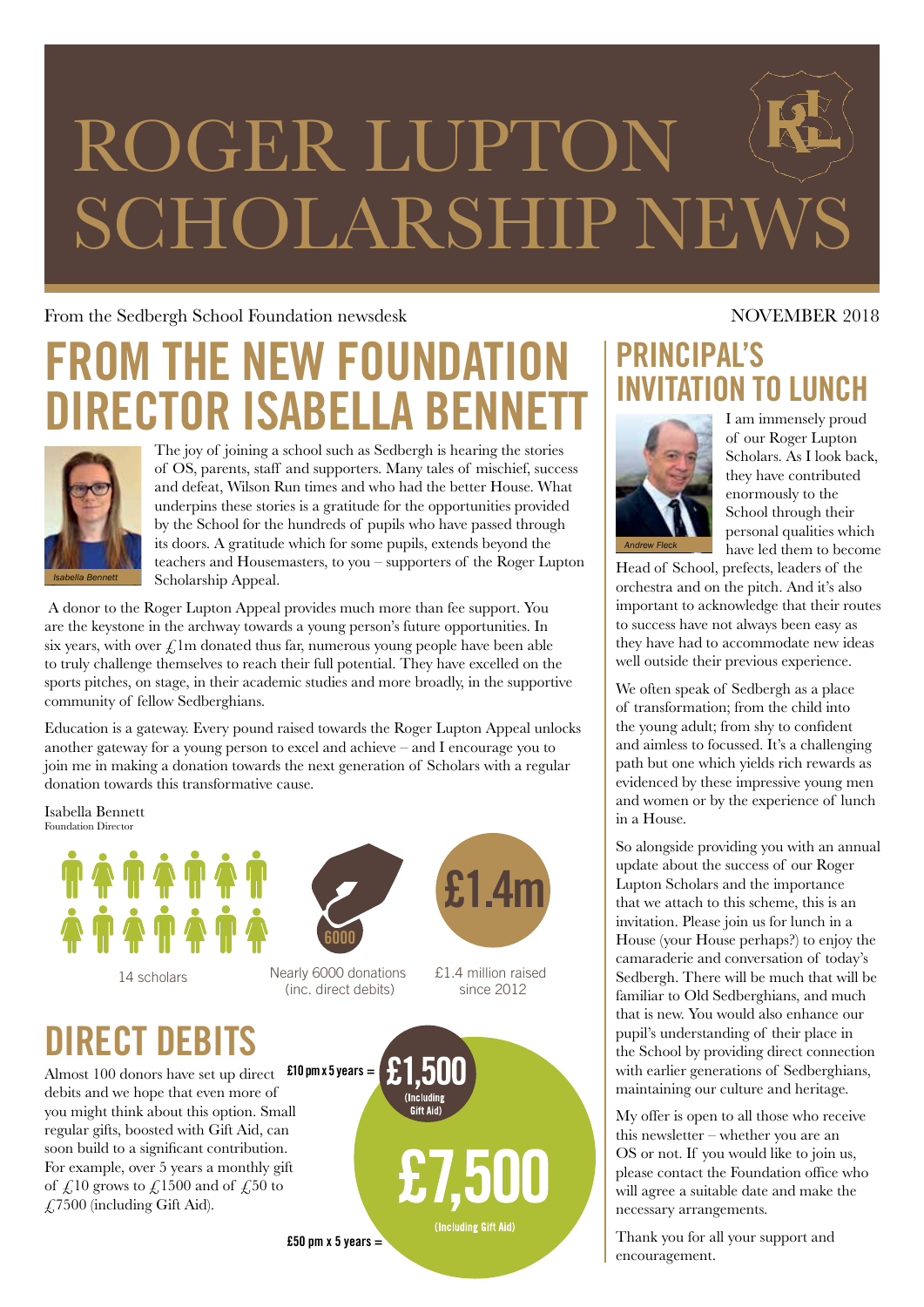# **XMAS CARDS**

Christmas cards are available to buy online at https://www.trybooking.co.uk/GRZ. All proceeds to the Scholarship Appeal.



# **THE BIG GIVE CHRISTMAS CHALLENGE DOUBLE YOUR MONEY!**

In 2018, once again, we have been accepted by 'The Big Give Christmas Challenge', the UK's biggest online match funding campaign. Last year, thanks to your support, the campaign raised  $£30,000$ , enough to fund a Roger Lupton Scholar for one year. This year we are again looking to raise  $£30,000$  including the agreed matched funding of nearly  $\text{\textsterling}15,000$  and Gift Aid. This year the live period for online donations to the Roger Lupton Scholarships to be matched is 7 days from midday 27th November to midday 4th December. Please be as generous as you can. We – and particularly the scholars – will be very grateful to everyone who supports this Appeal. Look out for emails nearer the time on how to donate!



*I am delighted to support the Roger Lupton Scholarships, arranging funds to cover the education of a pupil at Sedbergh School for five years. I am privileged to be in a position to do this. I am a proud Old Sedberghian.*

*I came as a result of the death of my mother when I was ten years old, a wealthy aunt paid for me, sometimes in life you can be lucky. The first two years I was at an independent prep school in Sedbergh, then I was placed in Powell House.*

*Sedbergh is a tremendous place today. It has become coeducational and developed substantially. Sedbergh is clearly on the move. It is an outstanding educational establishment. I was fortunate to go there. I was not good enough to be in its famous rugger team, but I revelled in the landscape and ran up and down its fells. I grew from being a young child to a young man. What more would*  **anyone expect in life?** *anyone expect in life?* 

### **SEDBERGH FOUNDATION FREE WILL SERVICE**

Sedbergh School Foundation is able to offer a free will writing service for parents, OS and Friends. Tel: 015242 79217 or email: foundation@sedberghschool.org for details.



*'I am very grateful for the opportunities I get here at Sedbergh. I take every day as it comes and being in this environment encourages you to work hard and do your best in all subjects. As a musician, there is a huge variety of performance opportunities from soloists on stage in Powell Hall for Saturday whole School Assemblies to the Teatime Concert series; from Choral Society to House 'entertains'. I try my best to perform well in everything the Music department throws at me. I am soon to take my Grade 8 Singing and subsequently Grade 8 Piano and Cello. I am enormously grateful to all who have contributed to this scholarship.'*

*Amelia Horan (Carus Year 11)*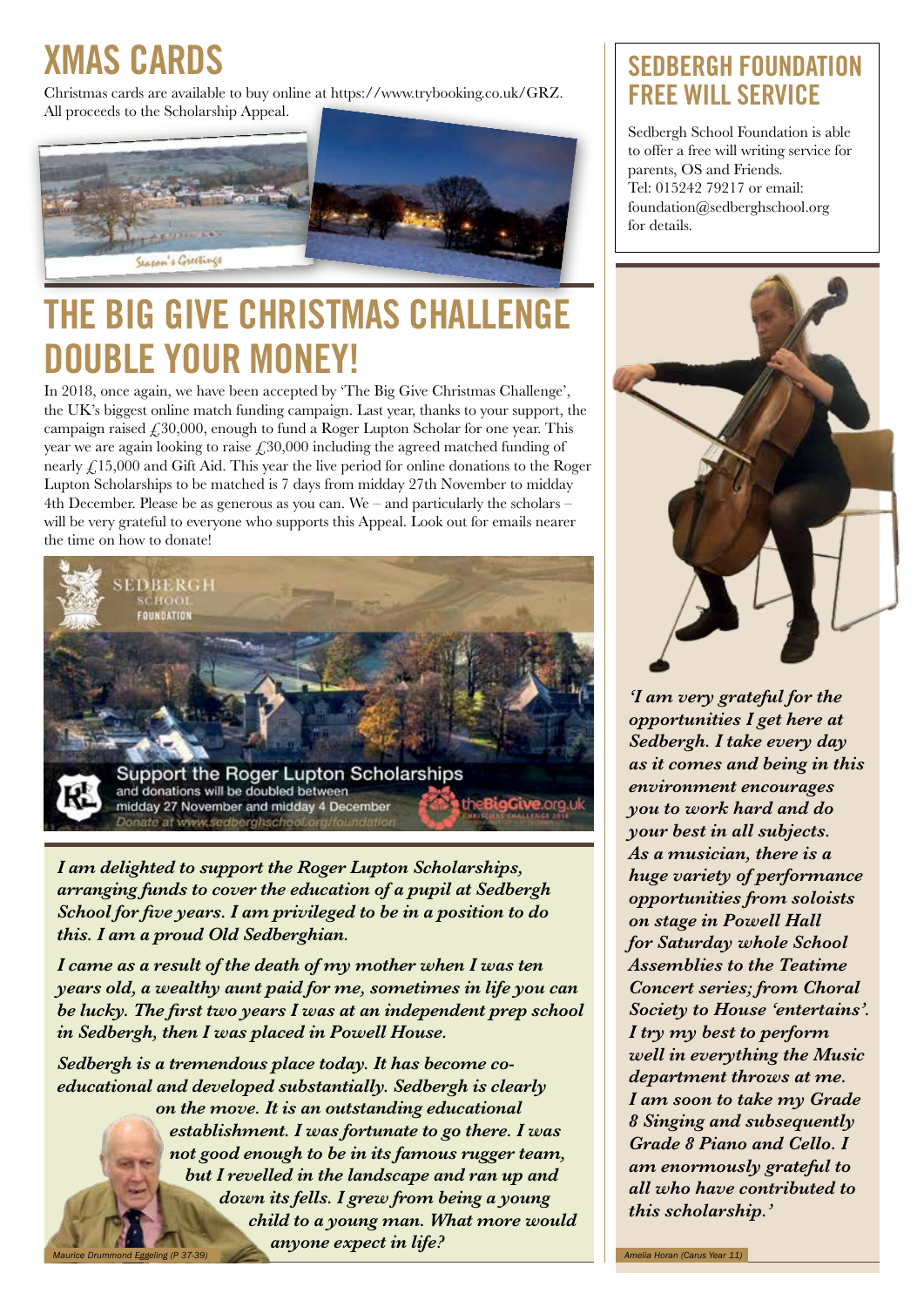*Mo receiving the Sugden Award*



Have an inscription of your choice on the one of the seats in Powell Hall if you choose to support the Appeal with  $\mathcal{L}1000$ . Simply fill in the relevant section of the attached form.



#### **SHARES AND OTHER ASSETS**

Giving shares to the Foundation can be a very tax efficient way of making a donation; you do not normally have to pay any capital gains tax and income tax relief is also available. The Foundation has a small portfolio of investments and the Trustees would like to build this into a substantial investment to provide sufficient income to pay for Roger Lupton Scholars every year. For more information contact the Foundation.



### **OVERSEAS GIVING**

OS, parents and friends based in the USA can give tax efficiently through the BSUF (British Schools and Universities Foundation). Supporters in Hong Kong can make tax deductible donations through the Chapel & York HK Foundation. Donors based in a number of European countries can give tax efficiently through TGE (Transnational Giving Europe). For more information contact the Foundation.

*'Before Sedbergh I attended a city academy in Bradford. My time there was a real eye opener and I soon realised a lot of things about myself that I didn't really know before. I was independent, reasonably hardworking, and also inquisitive. I wanted* 



*more. I wanted the chance to be able to try new things. To be able to try new sports. Learn how to play an instrument and meet new people.*

*I have always been interested in boarding schools. I recall a time when I was small and asked my mum about the prospect of going to boarding school and she simply replied: "I'll send you if I win the lottery". This has stuck with me ever since and made me wonder if there were any other ways of attending. I spent some time researching scholarships and bursaries.*

*It started with my uncle. He mentioned Sedbergh School and it made me think. So, after researching the school and watching the videos. I was in awe of the location, the beautiful scenery and the balance between sports and academics. I rang the Bursar, asked for a viewing and enquired about the possibility of taking the exams. I expected a rejection as I was solely looking at entry through a bursary scheme. However, this was not the case. The Bursar was engaging and welcoming. I was promptly given practice papers and after tiring the admissions team with my phone calls I was given an interview. In early April my mother received an email in which we were told I had been accepted. My dad who is a barber, gave me a celebratory haircut at no cost. This was probably the best day of my life.*

*After much anticipation, the time to start at Sedbergh finally came. On the one hand I was feeling slightly nervous and apprehensive. On the other hand, I was excited by the prospect of meeting new people and making new friends. The first days at Sedbergh were in reality some of the hardest days of my life. I underestimated how much of a change this was and questioned whether I really wanted to be here. To combat this, I made sure I was keeping myself busy by trying new things it also allowed me to maximise the amazing facilities. Sedbergh has to offer. As days turned into weeks and weeks turned into months I settled in and was starting to enjoy my time.*

*As for the future and what I want to do after Sedbergh that remains unknown. What I do know is that being at Sedbergh will give me the chance to pursue my dreams whatever that might end up being in the future. For this opportunity I am truly thankful.'*